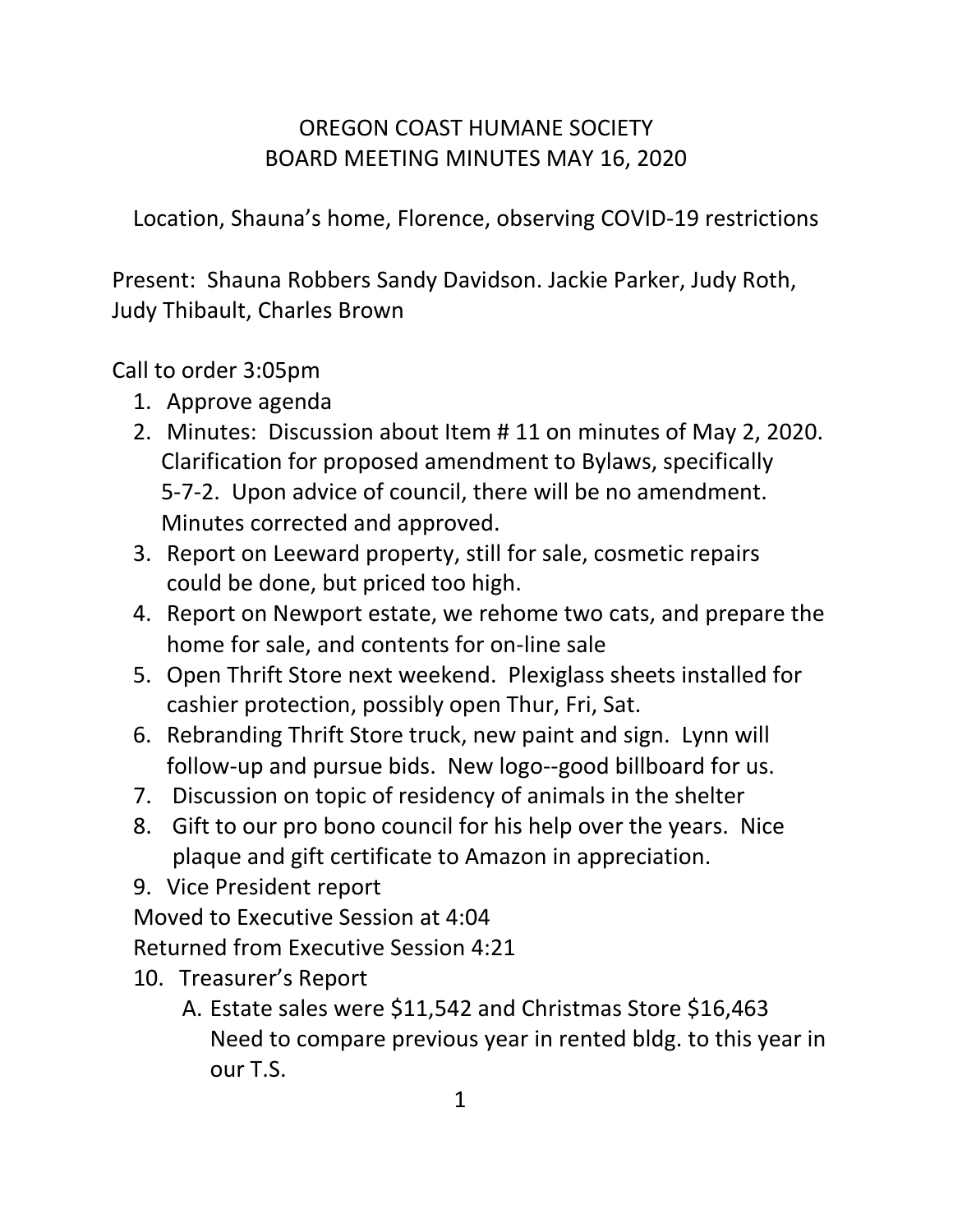# OCHS BOARD MINUTES May 16, 2020 (cont. pg. 2)

#### 11. Secretary report

A. Handbook for Board Guidance is about done

- 12. Executive Director report
	- A. Car donation program is ready to begin
	- B. Canine enrichment program will be finalized and published
	- C. Re-haul Volunteer program with an orientation, being specific with wants and needs. ED and Shelter coordinator will be ,klVolunteer Coordinator together
	- D. PetSmart Pet Adoption Partnership. Must be partner to be involved in PetSmart brands, adoptions, grants, donation Drives, etc.
	- E. Business Sponsorship program, available for all size businesses, Letters to businesses.
	- F. Bequest Brochure. Working with Jasper on redoing and specializing brochure.
	- G. Talked with Scott Stewart, organizing talking points, PR and appeal letters. Motion made to create a budget for Scott Stewart, who will work in conjunction with ED on promotional writings, beginning at \$1,000. Amount may be increased as needed. Motion seconded and passed unanimously.
	- G. Monetize Facebook. Donate button on top
		- 1. Money situation. We have no 'asks' out. Store closed, donations down, no estate sales, sponsorships.
		- 2. ED has applied for Impact Grants: COVID, PetSmart, and ASPCA
		- 3. Board is free to apply for community and industry grants as desired and discuss with ED
		- 4. Bequest brochure will be planned and disbursed.